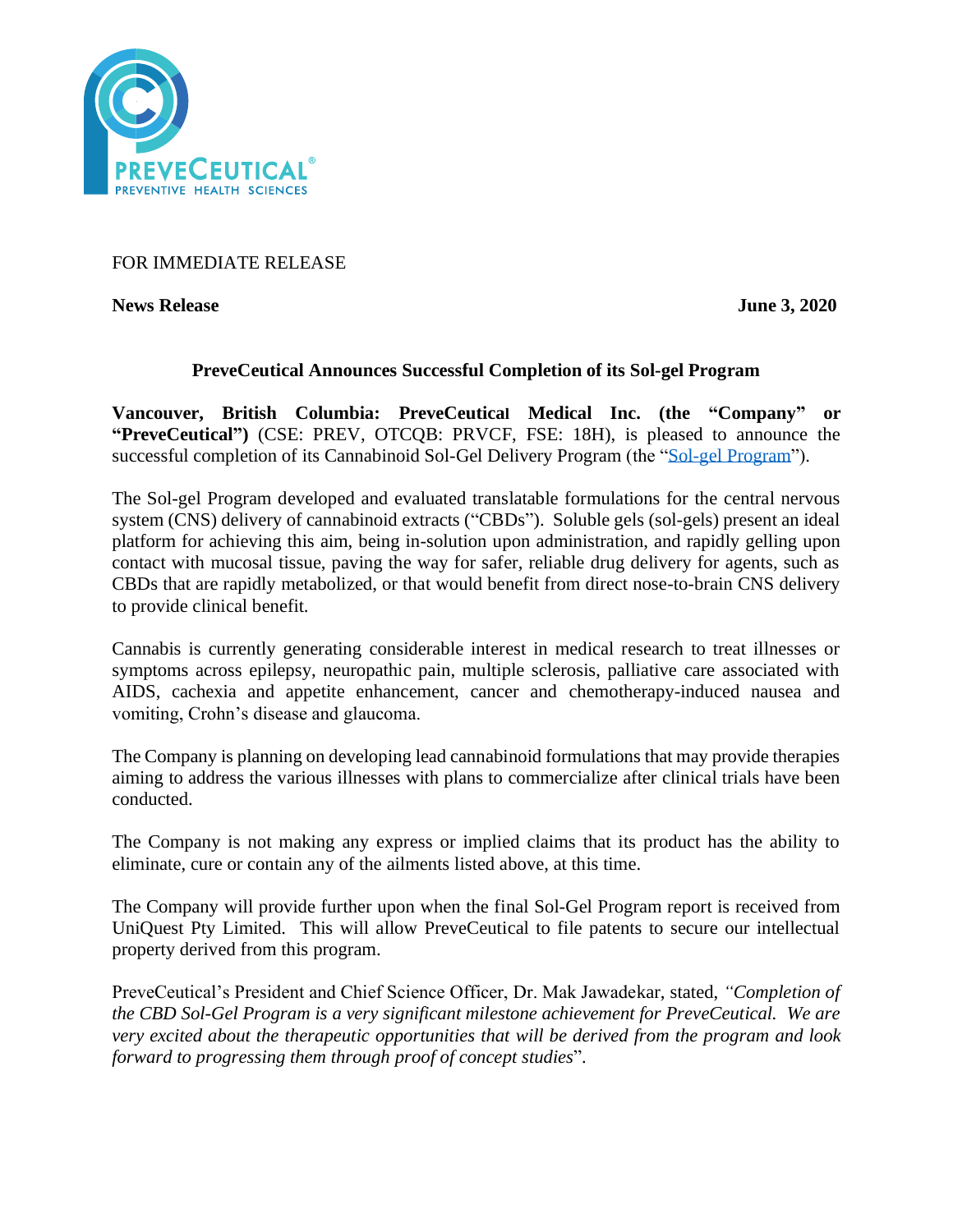### *About PreveCeutical*

PreveCeutical is a health sciences company that develops innovative options for preventive and curative therapies utilizing organic and nature identical products.

PreveCeutical aims to be a leader in preventive health sciences. The Company's current research and development programs include dual gene curative and preventive therapies for diabetes and obesity; the Cannabidiols Sol-gel Program aiming to provide relief across a range of indications from pain, inflammation, seizures, and neurological disorders; Nature Identical™ peptides for the treatment of various ailments; non-addictive analgesic peptides as a replacement to the highly addictive analgesics such as morphine, fentanyl and oxycodone; and a therapeutic product for treating athletes who suffer from concussions (mild traumatic brain injury).

For more information about PreveCeutical, please visit our website [www.PreveCeutical.com](http://www.preveceutical.com/) or follow us on [Twitter](http://twitter.com/PreveCeuticals) and [Facebook.](http://www.facebook.com/PreveCeutical)

## *On behalf of the Board of Directors of PreveCeutical*

*Stephen Van Deventer, Chairman and Chief Executive Officer*

## *For further information, please contact:*

*Stephen Van Deventer at telephone: +1 604 306 9669*

#### *Or, Investor Relations* [ir@preveceutical.com](mailto:ir@preveceutical.com)

#### *Forward-Looking Statements:*

This news release contains forward-looking statements and forward-looking information (collectively, "forwardlooking statements") within the meaning of applicable Canadian and U.S. securities legislation, including the United States Private Securities Litigation Reform Act of 1995. All statements in this news release that are not purely historical are forward-looking statements and include any statements regarding beliefs, plans, expectations and orientations regarding the future including, without limitation, the completion of the Sol-gel Program and the successful development of CBD sol-gel formulations, and the continued research interests of PreveCeutical, PreveCeutical's anticipated business plans, and its prospects of success in executing its proposed plans. Often, but not always, forward-looking statements can be identified by words such as "will", "pro forma", "plans", "expects", "may", "should", "budget", "schedules", "estimates", "forecasts", "intends", "anticipates", "believes", "potential", "proposes" or variations of such words including negative variations thereof and phrases that refer to certain actions, events or results that may, could, would, might or will occur or be taken or achieved. Forward-looking statements are based on certain assumptions regarding PreveCeutical, including expected growth, results of operations, including PreveCeutical's research and development activities, performance, industry trends, growth opportunities, that PreveCeutical will be granted requisite expedited approvals by world health agencies for the results of the Sol-gel Program, and that PreveCeutical will be able to obtain the financing required to further carry out or commercialize the Sol-gel Program, retain and attract qualified research personnel and obtain and/or maintain the necessary intellectual property rights needed to carry out future business activities.

Actual results could differ from those projected in any forward-looking statements due to numerous factors including, risks and uncertainties relating to: complexities and delays in connection with research and development activities and the actual results of research and development activities including the successful development of CBD sol-gel formulations; the ability of PreveCeutical to, among other things, protect its respective intellectual property, obtain any required governmental, regulatory or stock exchange approvals, permits, consents or authorizations required, including Canadian Securities Exchange acceptance of any planned future activities and obtaining expedited requisite